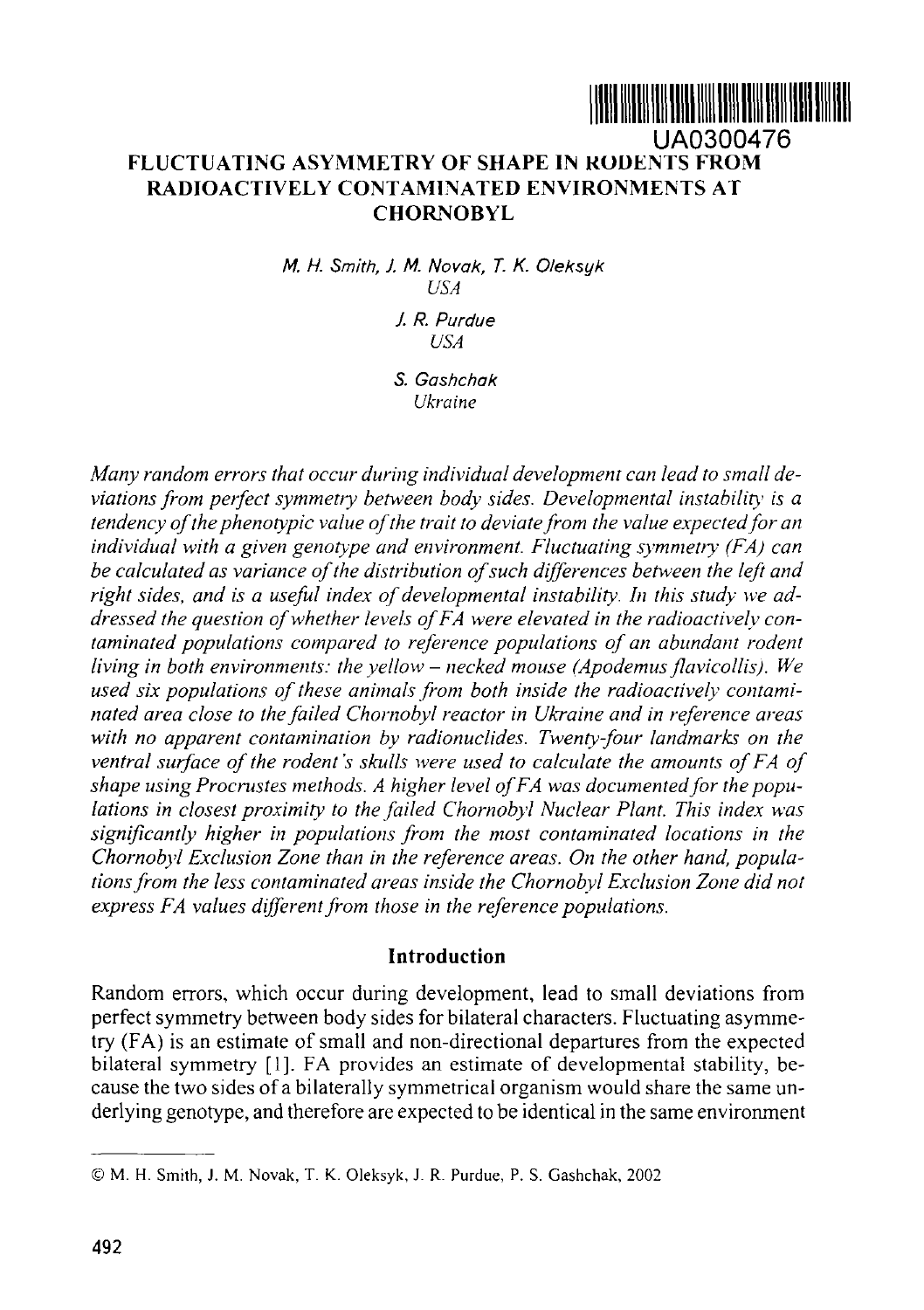[2, 3] FA can be estimated as the variance of a distribution among individuals of the differences between the left and right sides. FA can only be used as a reliable indicator of environmental quality when a substantial number of reference populations with no known contamination are sampled. In this case, it is essential to establish the background level of FA in a species and to know whether FA can vary significantly among reference populations even in the absence of known stressors.

Environmental radiation has imposed a significant amount of stress on populations in the landscapes contaminated after the 1986 Chornobyl meltdown. Several studies conducted in and around the Chornobyl Nuclear Power Plant (ChNPP) have indicated that developmental instability measured as fluctuating asymmetry has significantly increased in plants and animals from the affected populations. Developmental instability was positively correlated with the level of contamination by  $137Cs$  in three different species of plants [4]. In barn swallows, levels of fluctuating asymmetry as well as the frequency of partial albinism have increased near Chornobyl compared to that in the reference areas [5, 6].

Some of these effects have direct influences on individual fitness and could be expressed in lower competitive ability and survival [3]. However, mammalian populations from Chernobyl have not been tested for FA despite the fact that they live in the most contaminated areas around the plant [7]. In the absence of data on humans, small mammal populations may be used as a model for evaluating risks of radioactive contamination in human populations.

Asymmetry has been estimated using many different indices (review in Palmer, 1996) that have different degrees of reliability. Recently a new approach has been applied to the analysis of asymmetry using the linkage between geometric methods and conventional multivariate statistics that is sometimes called the «morphometric synthesis»  $[1, 8 - 11]$ . A mixed model ANOVA is an essential part of this approach that allows reliable estimation of the measurement error [12]. To evaluate the level of FA in a population, we used the Procrustes method for quantifying asymmetry of shape [11]. This method uses rotation of the superimposed configurations to achieve the best fit between the opposite sides. Asymmetry is then measured as the deviation between the pairs of the corresponding landmarks on the left versus the right side [11].

Our overall objective is to determine whether asymmetry is elevated in radioactively contaminated populations compared to that in reference populations of the yellow-necked mouse *(Apodemus flavicollis),* which is common around the Chornobyl Nuclear Power Plant as well as in deciduous forests throughout Ukraine. Individual estimates for FA were calculated for each of 13 populations (6 contaminated and 7 reference populations) the shape of skulls. We then tested for differences among populations in the amounts of FA. Finally, we interpret our findings based on the environmental radioactivity estimates for each of the contaminated locations [13].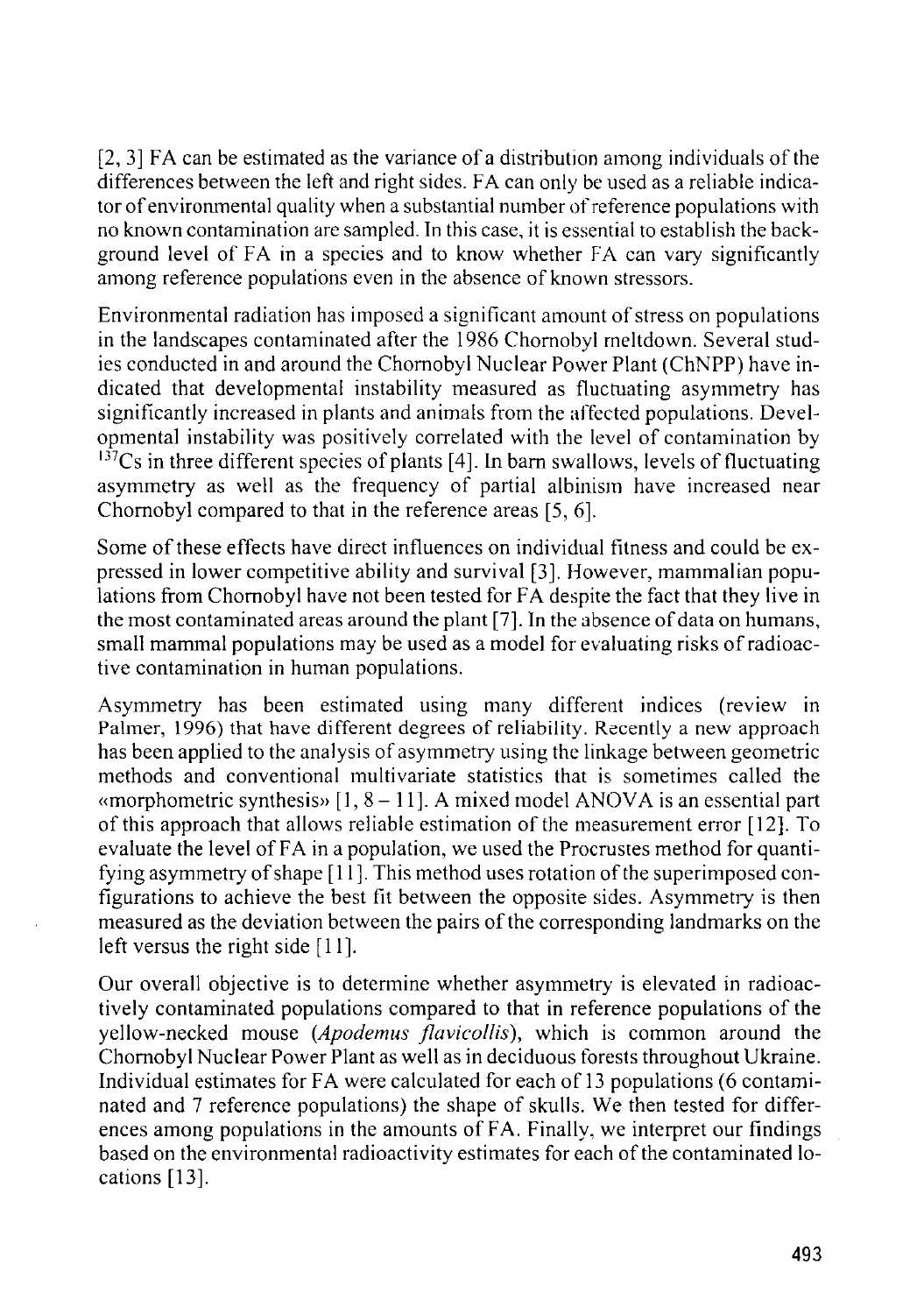## **1. Materials and Methods**

#### /. /. *Populations*

We collected 843 individuals of *Apodemus flavicollis* from 14 locations in Ukraine. Six of the sites within the Chornobyl Exclusion Zone were used in this study. The first three populations came from the most contaminated 10-km zone in close proximity to the failed reactor. The next three populations were obtained on the western edge of the 30-km Exclusion Zone. Latitude and longitude were recorded for each location using a Geographical Positioning System (GPS). The last group of populations came from the uncontaminated locations along a southwest to northeast transect across Ukraine. Two of the locations from the contaminated area, Gluboke Lake and Tovsty Forest, were sampled in two different years to ensure the reproducibility of our results. Names of the populations, numbers of skulls used in the analysis and the coordinates of their locations are presented in Table 1. To illustrate the degree of radioactive contamination in each of the populations, we used measures collected with thermal luminescent dosimeters (TLDs) as well as the measurements of <sup>137</sup>Cs in dry muscle reported from an earlier publication describing frequency distributions of contaminants in the environments around the Chernobyl Nuclear Power Plant [13] Background values for the TLDs were estimated at the International Radioecology Laboratory in Slavutych, Ukraine. Some TLDs were left at Savannah River Ecology Laboratory, Aiken, SC, and USA as additional controls.

#### *1.2. Morphometrics*

Our study concentrated on the fluctuating asymmetry (FA) of skulls. Each specimen was cleaned with dermestid beetles and dried. Skulls were leveled on a sand base with the ventral surface up. We took pictures of the ventral surface of each skull with a 35-mm camera using a ring flash that went around the lens to provide even lighting. Two pictures of each skull were taken to account for the effects of placement on the measurement error. Pictures were developed and scanned into individual bitmap files using LS-2000 film scanner. Each picture was given a random name to prevent subjective bias during the subsequent measurement steps [2]. Evolutionary homologous landmarks  $(N = 24)$  were chosen on each side of the skull similar to those used in a study with house mice [14]. Landmarks were distributed on the ventral surface of the skull to represent its entire surface. Landmark positions were digitized using a standard software package TPSDIG [15] Landmarks were also independently placed on each of the pictures twice to assess the effects of digitizing on the measurement error. Statistical analyses were conducted using SAS 8,1 software [16].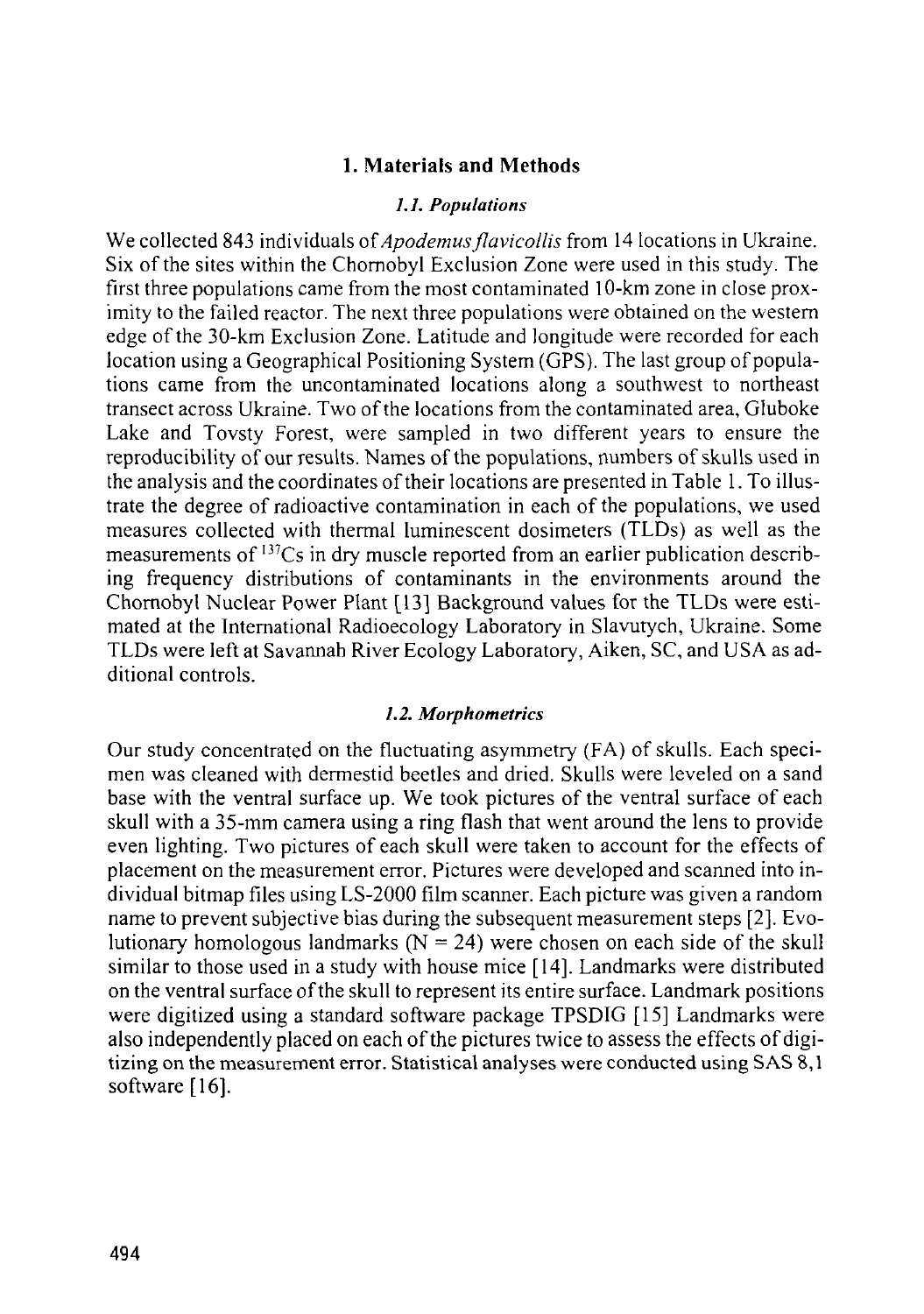## *1.3. Asymmetry of skull shape*

We analyzed the shape asymmetry of skulls by superimposing the configurations of landmarks using the Procrustes method [17]. First, landmark configurations of the left sides of the skulls are reflected to their mirror images by subtracting the H *X*values from a constant (e.g. 20) to align corresponding landmarks of right and left sides. The centroid size (CS) for each side of each picture for each individual skull was calculated as the square root of the sum of squared distances from a set of landmarks to their centroid [18]. After configurations are scaled to unit CS, a point with average coordinates (centroid) from the right side is given the same coordinates as the centroid from the corresponding left side of the skull. Then, configurations are rotated around their centroid to achieve the best fit. This procedure is included in the software TPSRELW [19]. The output of the Procrustes procedure contains the coordinates of superimposed landmarks. Asymmetry can then be measured as the deviations between the pairs of the corresponding superimposed landmarks.

We used a two-factor mixed-model ANOVA to calculate sums of squares for each of the effects on each  $X$  and  $Y$  coordinate [2]. Then, we calculated the overall sums of squares for each of the main effects, interaction term and the error by adding the individual sums of squares for each of the effects across the *X* and *Y* coordinates [11]. Degrees of freedom for the Procrustes ANOVA were the degrees of freedom for each of the effects multiplied by the number of landmark coordinates minus four. The individual.side interaction was used to test the significance of the main effects. The measurement error was used to test for the significance of the variance component for the individual.side interaction effect that represented a measure of FA.

The measures of FA of shape for each population and the approximate degrees of freedom were calculated according to Palmer [2]. We used multiple  $F$ -tests to compare these values and generate appropriate  $p$ -values. Then, once more, we applied the sequential Bonferroni procedure to ensure the appropriate table-wide probability of Type I error as in Palmer [2]. The difference between populations was considered statistically significant only when the pairwise  $p$ -value was lower then the revised p-value.

# *1.4. Correlation of the overall asymmetry and <sup>137</sup>Cs in the dry muscle tissue*

To calculate the measure of asymmetry for each individual, we subtracted the Procrustes aligned coordinates of the landmark configuration of right side from the corresponding coordinates of each individual landmark on the left side of the skull. Then we added the squared differences and calculated the square root of the resulting sum [11]. This distance measure is similar to the mean absolute difference between the left and right side [1], but since it is initially standardized to unit centroid size (CS) during the Procrustes procedure, it is independent of overall size [11]. We used the nonparametric Spearman's correlation *(r<sup>s</sup> )* to assess the degree of associa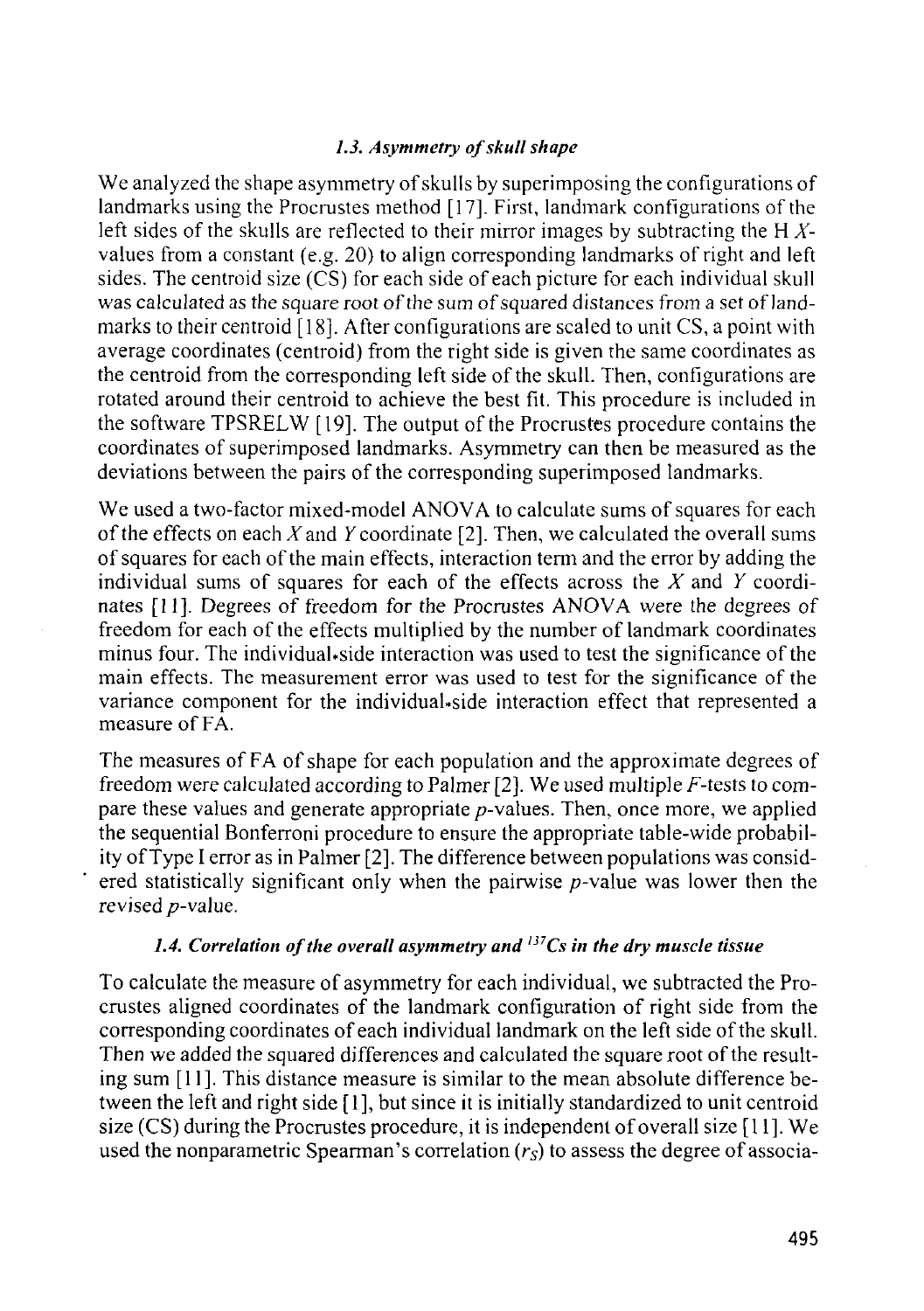tion between the individual CS differences, individual Procrustes distances, and the amounts of '<sup>37</sup>Cs in dry muscle of individual mice.

# **2. Results**

## *2.1. Departures from normality and measurement error*

Normality was examined using Kolmogorov-Smimov tests of the frequency distribution of the centroid sizes compared to an expected normal distribution. If present, antisymmetry would artificially inflate the levels of FA. The frequency distributions of our data for each population were inspected for the presence of bimodality or unusual outliers. Outliers were traced back to the corresponding individuals and those landmarks were digitized again. Finally, after adjusting the overall error rate to the 0,05 levels, there were no significant deviations from normality as indicated by the Kolmogorov-Smimov test. Thus, we concluded that there was no evidence of antisymmetry in any of the studied populations.

Measurement error was addressed during the F-tests. We were testing whether our FA estimate was significantly larger than predicted due to error alone. There were three populations (Vyshenky, Tovsty Forest-Forestry, and Ruzhyn) where it was not possible to calculate a reliable estimate of the FA of shape compared to the high measurement error. All of the other measurements of FA of shape were statistically significant  $(p \le 0.001)$ .

## *2.2. Fluctuating asymmetry*

Asymmetry of shape represents a positive correlation of the differences between the coordinates of the optimally aligned landmarks of the superimposed configurations of the left and right sides that results from the Procrustes procedure. All of the calculated FAs of shape were significantly larger than the variance expected due to measurement error  $(p \le 0.0001$  (Table 1)). We ranked our populations by their corresponding FA values and performed multiple F-tests with the subsequent Bonferroni correction. All of the populations from the 10-km Exclusion Zone are placed at the top of the table with high FA values, while the reference populations and those from the less contaminated parts of the Exclusion Zone were ranked at the bottom of the table. The FAs of shape in both of the populations from Gluboke Lake and a population from Emerald Camp were significantly greater in FA compared to the rest of the populations but not from each other (Table 1, Fig. 1). The FAs of the samples from the Tovsty Forest population also did not differ from each other.

## *2.3. Correlation of overall asymmetry and '<sup>37</sup>Cs in the dry muscle tissue*

There was an overall significant correlation between the differences between the landmark coordinates of the Procrustes aligned configurations of the left and right sides and the amounts of intramuscularly  $^{137}$ Cs in the individual mice ( $r_s$  = 0,28,  $p$  <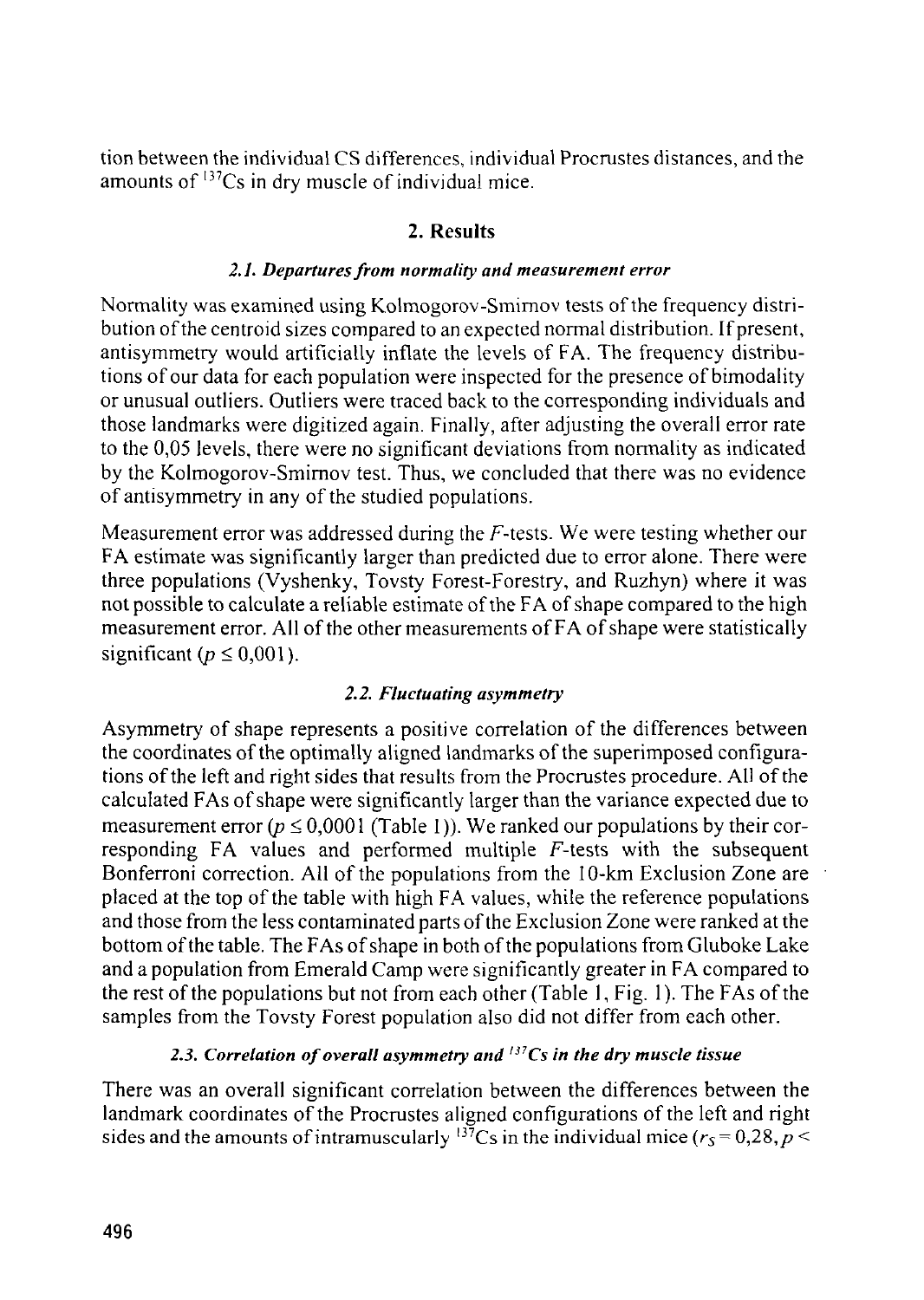0,001). In addition, there was a significant correlation between the amounts of radiocesium and CS differences ( $r_s = 0.09$ ,  $p = 0.03$ ). There were no significant correlations between the Procrustes differences and the amounts of intramuscularly  $137Cs$  or between the amounts of radiocesium and CS differences within any of the individual populations. However, in this analysis, we were unable to separate different types of asymmetry and the measurement error associated with processing our data. These results represent an overall measure of asymmetry assuming a constant amount of measurement error across populations.

| <i>Table 1.</i> Summary of analyses of non-directional asymmetry of shape within and |
|--------------------------------------------------------------------------------------|
| among populations of Apodemus flavicollis from Ukraine. Groups include               |
| populations from the 10-km zone around the failed reactor, 30-km zone, and           |
| reference populations (Ref). Populations are ranked from the highest (1)             |
| to the lowest (13) for the amount of fluctuating asymmetry (FA) in non-directional   |
| asymmetry. FA significance is tested against the amount of the experimental error.   |
| Results of significant F-test after sequential Bonferroni correction at $p < 0.05$   |
| for nairwise comparisons of all populations                                          |

| Group            | Rank           | <b>Populations</b>               | FA<br>df | <b>FA</b><br><b>Values</b> | FA<br>Significance | Significant<br>Pairwise F<br>F-tests |
|------------------|----------------|----------------------------------|----------|----------------------------|--------------------|--------------------------------------|
| $10 \text{ km}$  | 1              | Gluboke Lake 2000                | 366,00   | $1,643 \cdot 10^{-07}$     | ***                | 4, 5, 6, 7, 8, 9, 10,<br>11,12,13    |
| $10 \mathrm{km}$ | $\overline{2}$ | Gluboke Lake 1998                | 69,92    | $1,513 \cdot 10^{-07}$     | $***$              | 7,8,9,10,11,12<br>,13                |
| 10 km            | 3              | Emerald Camp                     | 399,90   | $1,475 \cdot 10^{-07}$     | ***                | 4,6,7,8,9,10,1<br>1,12,13            |
| Ref              | $\overline{4}$ | Zbarazh Stozhary                 | 368,50   | $1,043 \cdot 10^{-07}$     | $***$              | 1,3,11,12,13                         |
| Ref              | 5              | Vyshenky                         | 457,10   | $9,363 \cdot 10^{-08}$     | $* * *$            | 1,12,13                              |
| Ref              | 6              | Ruzhyn                           | 374,90   | $9,200 \cdot 10^{-08}$     | $***$              | 1,3,12,13                            |
| Ref              | $\overline{7}$ | Kolochava 1996                   | 427,10   | $8,786 \cdot 10^{-08}$     | ***                | 1,3,12,13                            |
| Ref              | 8              | Kolochava 1998                   | 396,70   | $7,616\cdot10^{-08}$       | $***$              | 1,2,3,12,13                          |
| Ref              | 9              | Zbarazh<br>Lysychyntsi           | 329.90   | $7,492 \cdot 10^{-08}$     | ***                | 1, 2, 3, 12, 13                      |
| 30 km            | 10             | Tovsty Forest 2000               | 259,10   | $7,483 \cdot 10^{-08}$     | $***$              | 1,2,3,12,13                          |
| 30 km            | 11             | Tovsty Forest 1998               | 49,83    | $4,509 \cdot 10^{-08}$     | ***                | 1,2,3,4,12,13                        |
| 30 km            | 12             | <b>Tovsty Forest</b><br>Forestry | 859,60   | $3,964 \cdot 10^{-08}$     | ***                | 1,2,3,4,5,6,7,8<br>,9,10             |
| Ref              | 13             | Uzhhorod                         | 735,00   | $3,920 \cdot 10^{-08}$     | $***$              | 1,2,3,4,5,6,7,8<br>,9,10             |

**for pairwise comparisons of all populations**

\*\*\*p  $\leq 0.001$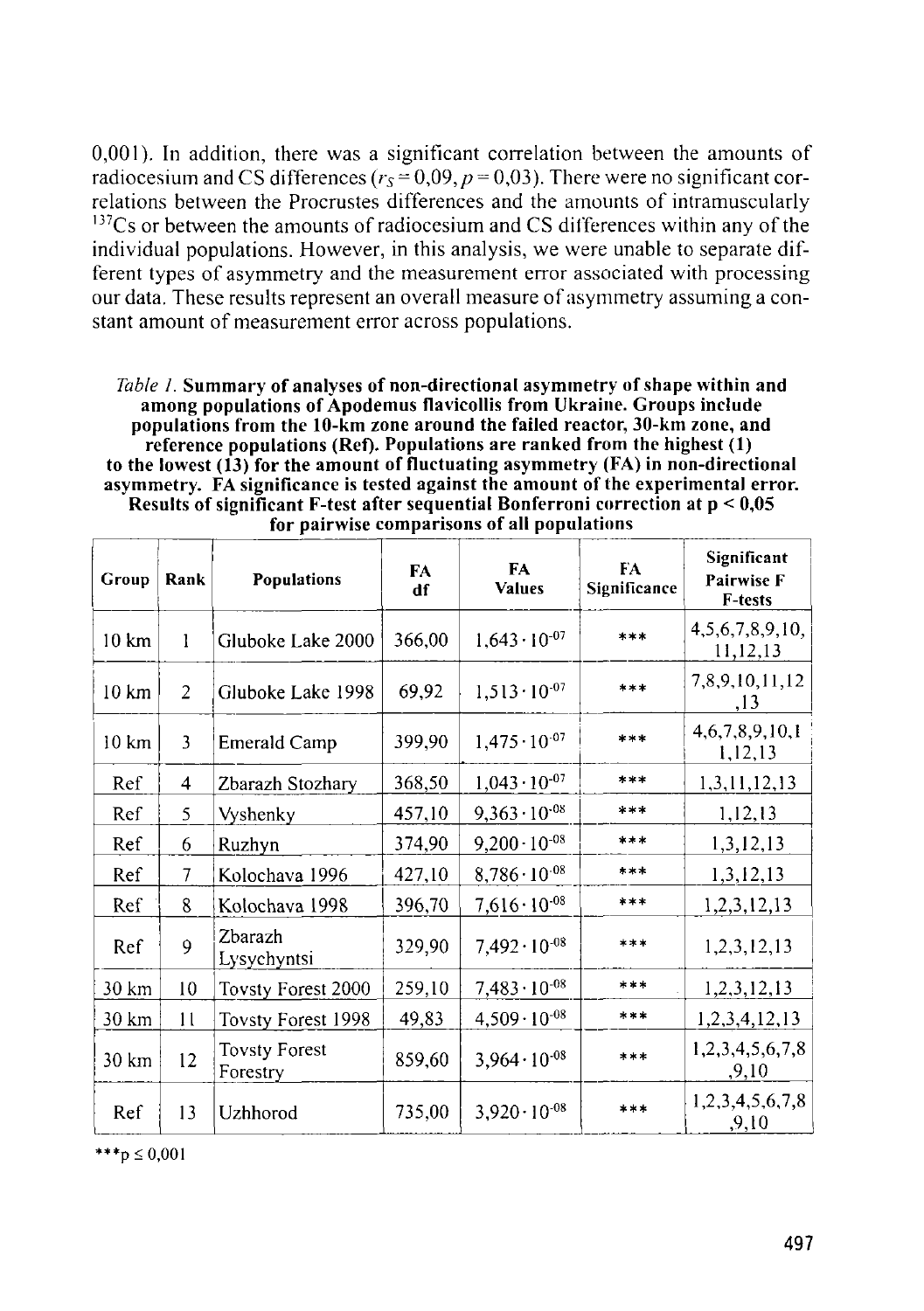

Populations ranked from south to north by latitude

*Fig. 1.* Values of the fluctuating asymmetry (FA) of shape ranked by the latitude of the location from the southern most (1) to northern most location (13) as in Table 2. Control populations are white, populations from the 30-km zone are gray,

and the populations from within the 10 km area from the Chomobyl reactor are black. Significance for each of the values and pairwise differences are presented in Table 1.

| Locations               | Date | Number of<br><b>Skulls</b> | Latitude.<br>North | Longitude,<br>East | Group      | dose,<br>µR/hr |
|-------------------------|------|----------------------------|--------------------|--------------------|------------|----------------|
| Uzhgorod                | 1996 | 33                         | $48^{\circ} 44"$   | $22^{\circ} 07"$   | reference  | n/a            |
| Kolochava               | 1996 | 16                         | $48^{\circ} 26"$   | $22^{\circ}37"$    | reference  | n/a            |
| Kolochava               | 1998 | 17                         | 48° 32"            | $23^{\circ}38"$    | reference  | n/a            |
| Stozhary                | 1998 | 4                          | 49° 39"            | $25^{\circ}$ 43"   | reference  | n/a            |
| Lysychyntsi             | 1998 | 15                         | $49^{\circ} 42"$   | $26^{\circ}$ 11"   | reference  | n/a            |
| Ruzhyn                  | 1997 | 20                         | 49° 42"            | 29°14"             | reference  | n/a            |
| <b>Tovsty Forest</b>    | 1997 | 11                         | $51^{\circ} 23"$   | $29^{\circ} 42"$   | 30-km zone | n/a            |
| <b>Tovsty Forest</b>    | 2000 | 12                         | $51^{\circ} 23"$   | $29^{\circ}$ 42"   | 30-km zone | 13,22          |
| Tovsty Forest, Forestry | 2000 | 33                         | $51^{\circ} 22"$   | $29^{\circ} 43"$   | 30-km zone | 10,7           |
| Emerald Camp            | 1999 | 15                         | $51^{\circ} 20"$   | 30° 09"            | 10-km zone | 29,7           |
| Gluboke Lake            | 1998 | 10                         | $51^{\circ} 27"$   | 30° 04"            | 10-km zone | n/a            |
| Gluboke Lake            | 2000 | 13                         | $51^{\circ} 27"$   | $30^{\circ} 04"$   | 10-km zone | 414,6          |
| Vyshenky                | 2000 | 17                         | $51^{\circ} 40"$   | $33^{\circ}05"$    | reference  | n/a            |

*Table 2.* **Population locations, sample sizes, numbers of skulls in the analyses, geographical positions, and the environmental dose rates recorded by sets of thermal luminescent dosimeters . Populations are arranged from the southern most at the top to the northern most at the bottom of the table**

 $n/a$  - not tested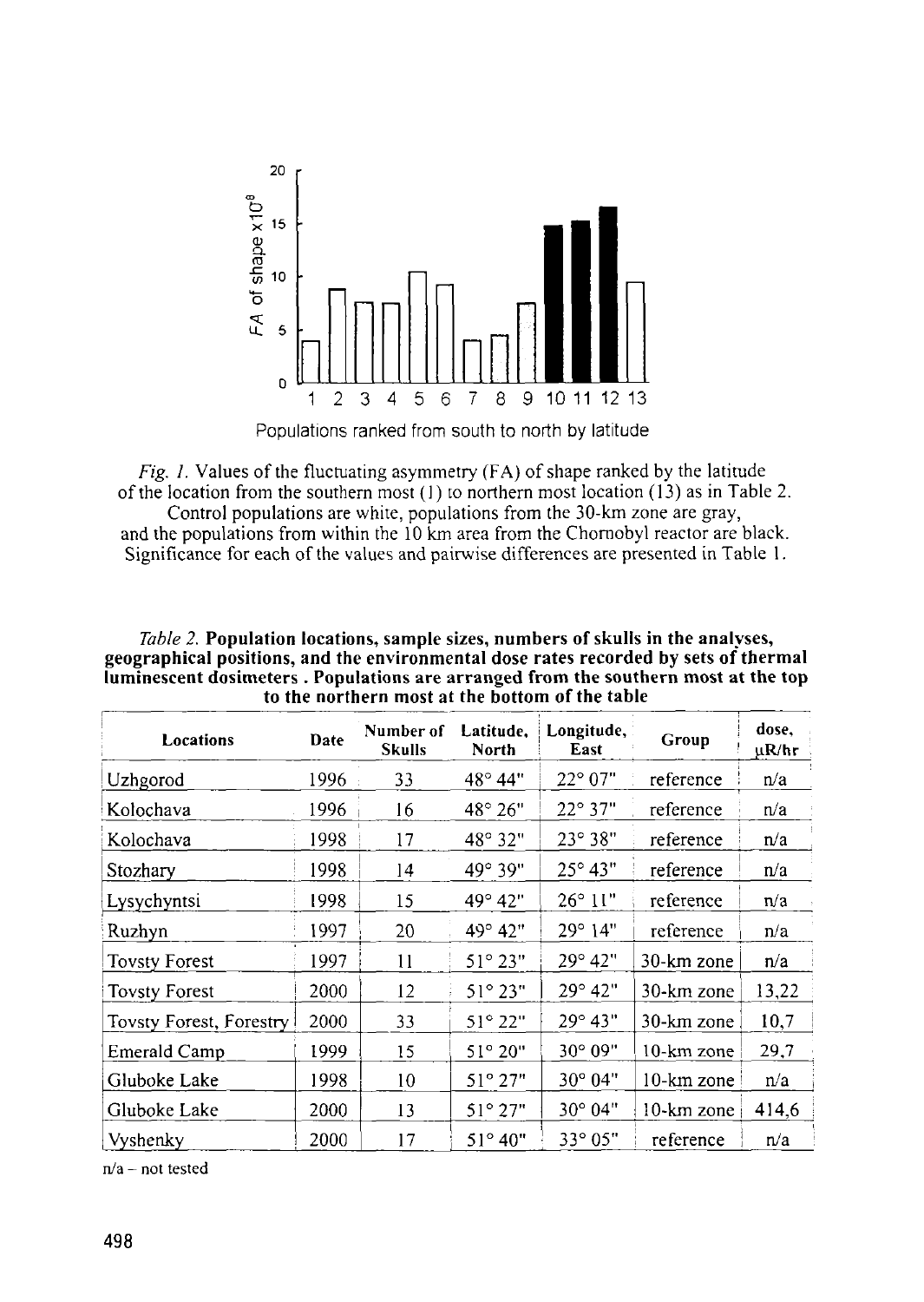#### *2.4. Correlation of fluctuating asymmetry and the distance from the reactor*

There was a significant correlation between the FA of shape values and the distance to the failed reactor for the populations from within the Chornobyl Exclusion Zone (both the 10- and 30-km zones)  $(r^2 = 0.94, p = 0.001)$ . Regression line for the relationships between FA and distance from the reactor is presented in Fig. 2.



\*\*  $p \le 0.001$ 

*Fig. 2.* Correlation between the values of fluctuating asymmetry of shape (black circles) and the distance to the Chornobyl reactor ( $r^2 = 0.94$ ) Standard error of the slope is given in parentheses.

#### **4. Discussion**

Fluctuating asymmetry (FA) refers to the difference between the right and left sides in characters that should otherwise be bilaterally symmetrical. It is likely to be a consequence of epigenetic stress that affects an individual during development. Ionizing radiation should impose significant stress on individual animals in the landscapes contaminated during the 1986 Chornobyl meltdown. Therefore, we predicted that higher values of FA would be observed in animals from the contaminated sites closest to the failed reactor as opposed to the uncontaminated reference sites elsewhere in the Ukraine.

Overall, a higher level of FA was documented for the populations in closest proximity to the failed Chornobyl reactor for the asymmetry of shape. Fluctuating asymmetry of shape was highest in the three populations from the most contaminated locations in the Chornobyl Exclusion Zone (Table 1). Finally, values of FA of shape were highly correlated with the distance from the reactor. However, popula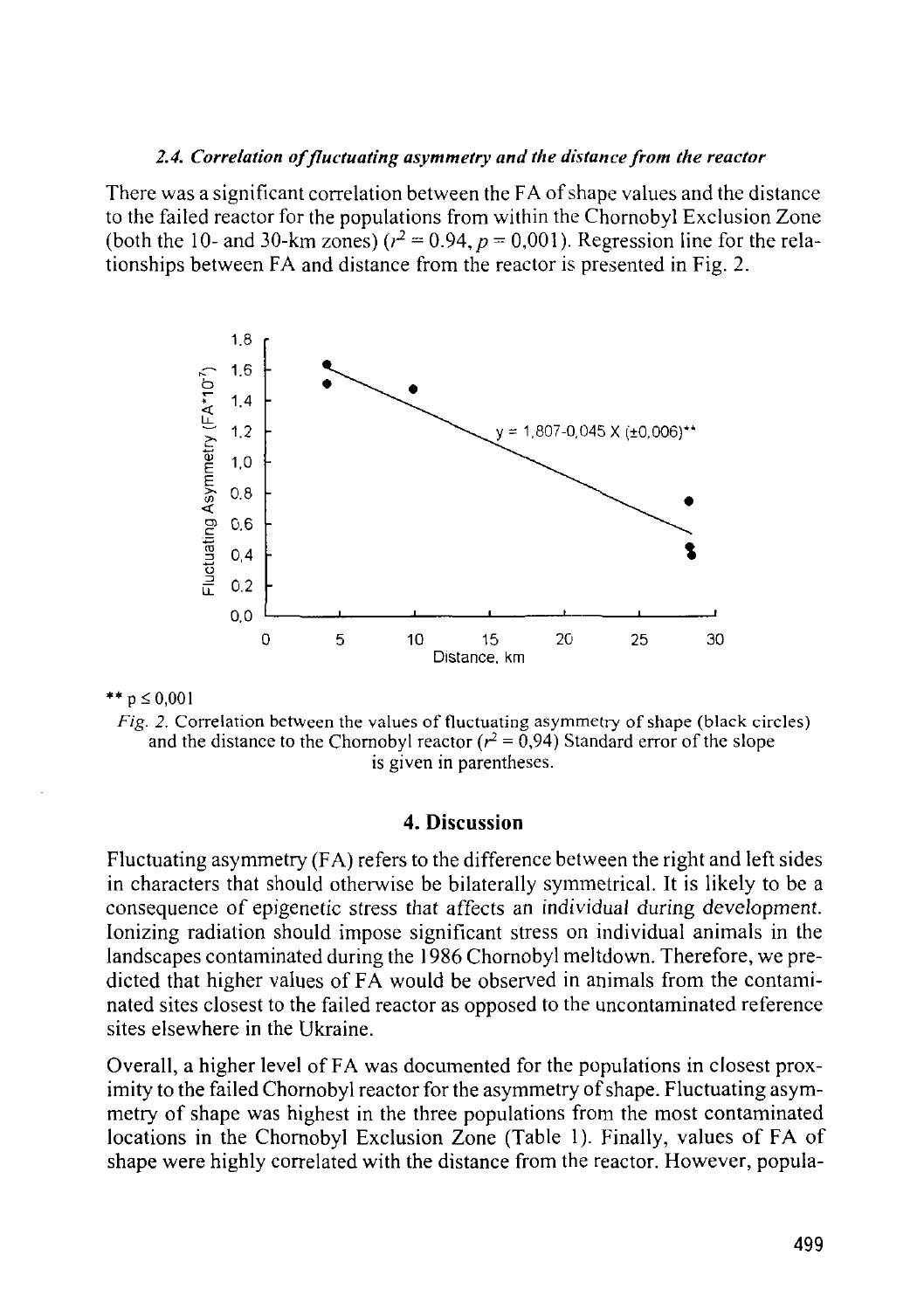tions from the less contaminated areas around the failed reactor did not express FA values different from those of the reference populations. Populations that were sampled more than once did not show any difference between years. This indicates that our results were robust and replicable over time.

Differences between the landmark coordinates of the Procrustes aligned configurations of the left and right sides in the individual mice correlated with the amounts of intramuscularly radiocesium overall, but not in any of the individual populations in particular. This effect could be explained assuming the varying contamination levels in different populations from the Chornobyl area  $[13, 21]$ . In addition, there might be other contamination agents that could cause the elevated levels of asymmetry, such as radioactive <sup>90</sup>Sr that were not accounted for because of the cost of analysis. Lastly, intramuscularly contamination is not the only source of exposure in the affected populations. Animals could also receive a substantial dose of external radiation from their environment that causes most of the developmental instability leading to higher levels of FA.

Although FA tends to increase in the populations exposed to pollution, it should be considered substantial only when the level of FA of stressed population lies significantly above the background level of FA in unstressed populations. The uniqueness of our study is that multiple populations of the same species were sampled in different environments across a large geographical areasouth and north of Chomobyl. There were significant differences between the reference populations in the amounts of FA (Table 1). In addition, despite the differences in geographical location of the sampled populations or their environmental conditions, it appears that FA values were greatest in the populations maximally affected by the radioactive contamination and located closest to the failed reactor (Fig. 2).

Several hypotheses exist to explain the connection between environmental stress and FA [22,23]. First, an increase in FA may reflect the expression of genetic variation at the phenotypic level due to the incorporation of mutant alleles into the individual genomes [3]. On the other hand, stress resulting from the excessive radiation may increase FA because minor changes in the environmental conditions would have more impact on the phenotype from the exposed population than a population with no known exposure. It is possible that organisms under stress require more energy to perform the same functions as unstressed organisms, including energy spent for repair of the damage inflicted by stress on its own body, as well as energy spent while functioning in the stress-altered environment [24]. Genetic factors may also influence the susceptibility of individuals and populations to the environmental factors creating a genotype-by-environment interaction [3]. In addition, an increase of FA values would *be* expected in highly inbred populations [25]. Finally, some authors argue that FA is not a good measure of the environmental quality because of the «differential mortality» of animals exposed to the toxic agent [26]. A result of such a selection process, assuming its linearity and constant level, would be that in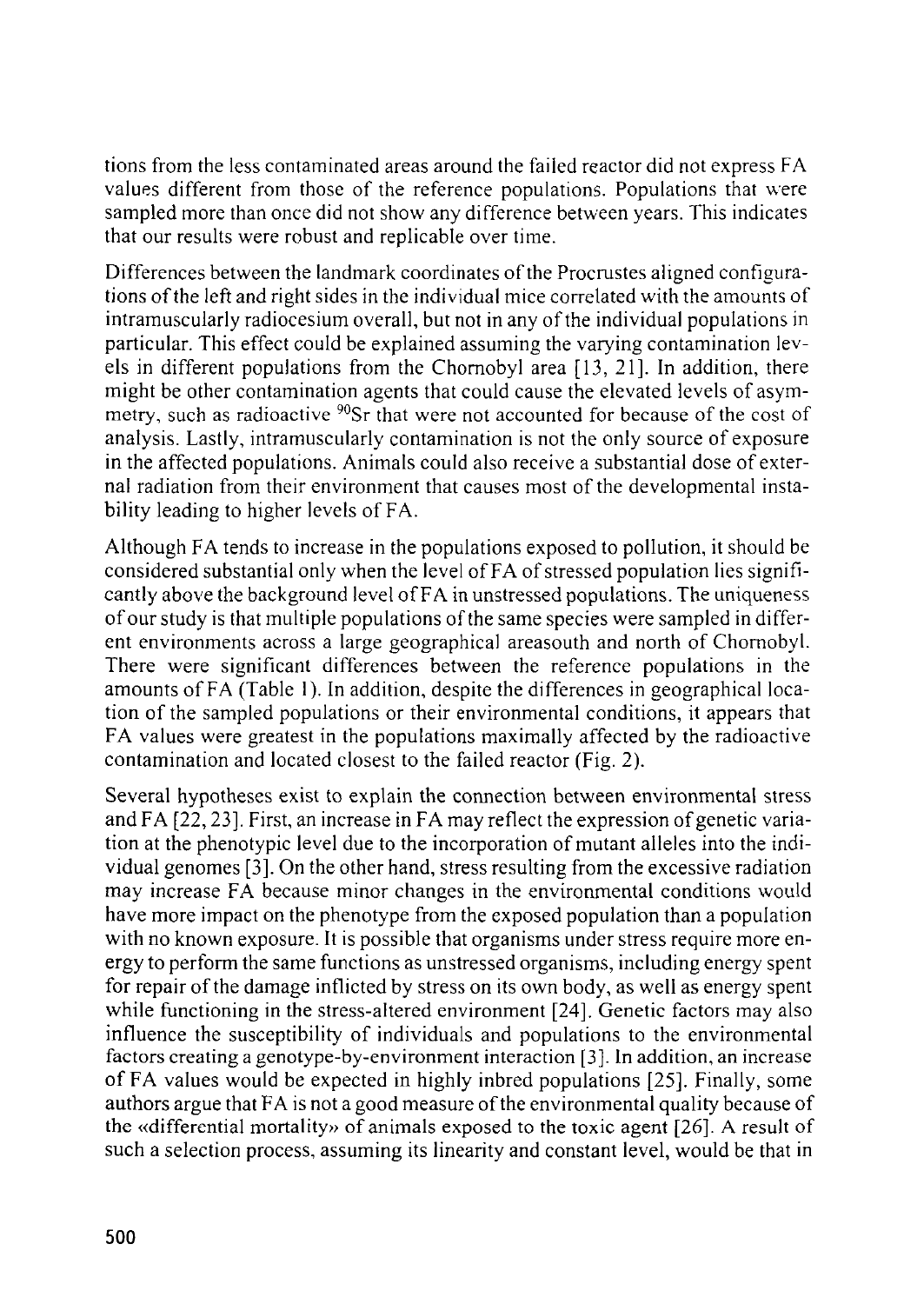the locations with higher levels of exposure, a robust subset of individuals would survive and express a lower level of FA. However, the underlying assumptions for this scenario are unlikely to exist outside the laboratory settings.

Our results are consistent with the hypotheses that predict an increase in the levels of FA in populations exposed to the anthropogenic contamination. However, the mechanism for this increase is not clear. It is possible that populations in our study experience high inbreeding ratios. On the other hand, if the differential mortality hypothesis were true for these populations, we would expect the most contaminated populations to have lower FA values than the «moderately» contaminated populations. However, this was not the case (Table 1). On the other hand, the highly skewed distribution of contaminants in the populations from Chornobyl [13] could result in only a few random individuals being killed that live in close proximity to hot spots. Moreover, these individuals may constantly be replaced with migrants from the relatively uncontaminated sites in the area. Even if selective mortality occurs because of the life-threatening doses [21 ], it is unlikely to result in a significant decrease in overall levels of FA. However, this scenario could occur in some highly polluted and genetically isolated populations.

Asymmetry represents a measure of the developmental instability of a phenotype under given environmental conditions [3]. Asymmetric individuals generally have lower fecundity and poorer survival than the more symmetrical individuals [3]. These differences arise from individuals with lower competitive ability, and higher risks of predation and parasitism compared to their more symmetrical counterparts. Thus, individuals in the contaminated areas around the Chomobyl plant may suffer changes that result in long-term evolutionary consequences. Therefore it is likely, that individuals in the highly contaminated areas would have overall lower average fitness values, which would create population sinks [27]. A failure to detect higher FA values in the populations with low values of contamination indicates that there may be a threshold level of exposure somewhere between 13,2 and 29,7  $\mu$ R/hr (the difference between the 10-km zone and 30-km zone populations in this study (Table 2)) over which FA can significantly increase above its background level (Table l,Fig. 2).

In conclusion, FA of skull shape in A. flavicollis may represent an indicator of the level of radioactive contamination in the animal's environment. Highly contaminated populations of a small mammal species expressed significantly higher levels of FA calculated as FA of shape. However, FA values of the intermediate populations were not different from the FA values expressed in most of the reference populations from the relatively uncontaminated areas in Ukraine. In addition, we found large differences in the amounts of FA among reference populations from the uncontaminated regions. Higher FA values could indicate that populations from the localities close to the failed Chornobyl reactor must be experiencing significant levels of stress during their development. Finally, these highly contaminated popu-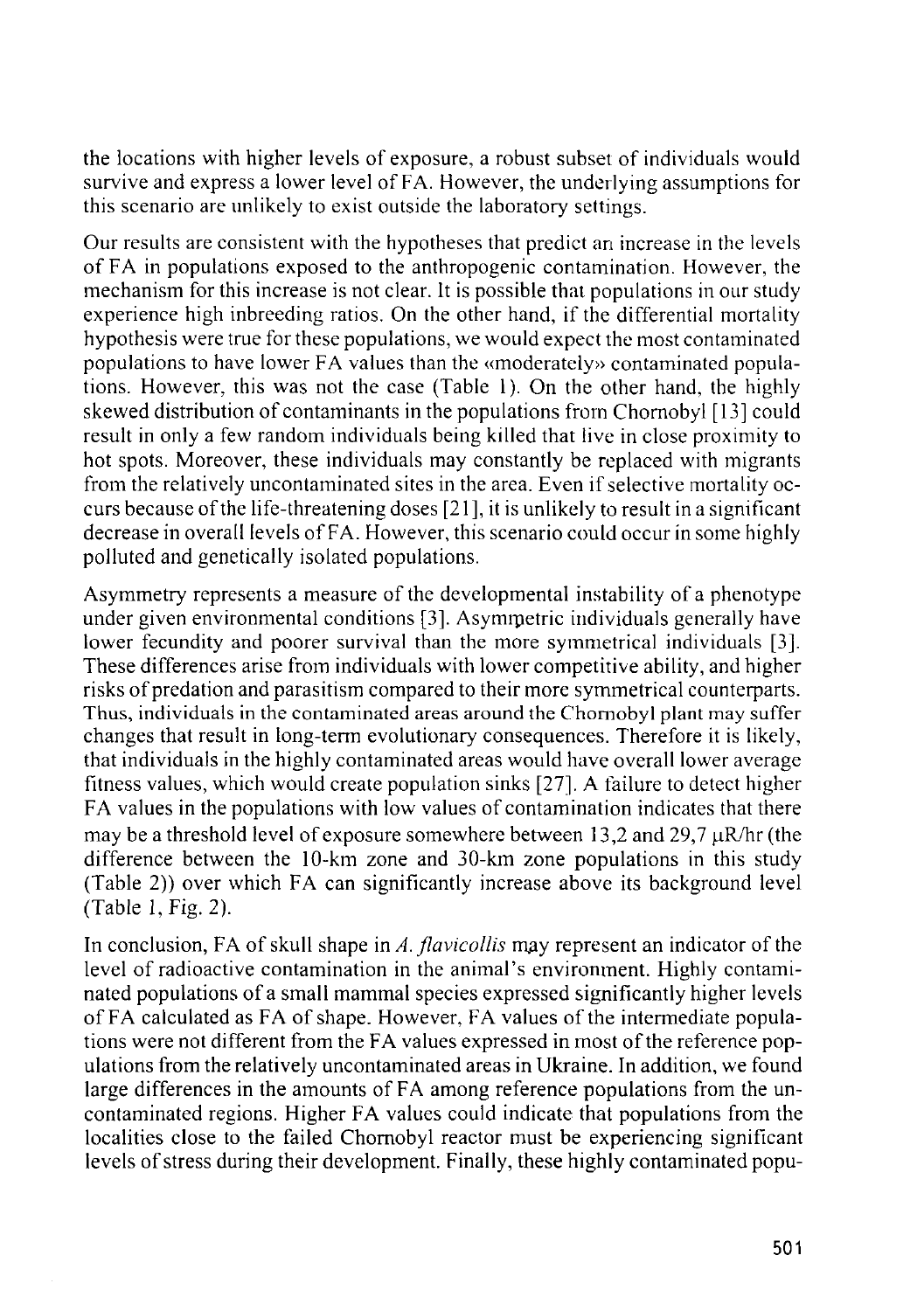lations may be accumulating mutations that could disrupt normal development in the affected individuals.

#### **Acknowledgements**

This work is part of a doctoral dissertation completed in the Interdisciplinary Toxicology Program and the Institute of Ecology at the University of Georgia. Support for this research came from a contract ( $DE - FC09 - 96SR18546$ ) between the U. S. Department of Energy and The University of Georgia. The senior author was also supported during the research on an assistantship from the Interdisciplinary Toxicology Program and the Savannah River Ecology Laboratory. Facilities and logistical support in Ukraine were provided through Dr. Bondarkov, director of the International Radioecology Laboratory, Slavutych, Ukraine. Other help came from A. Arkhipov, I. Chizhevskyj, P. E. Johns, A. J. Majeske, and I. Shokhalevich.

#### **References**

- 1. *Palmer A. R.* Bioscience 46 1996. P. 518–532.
- *2. Palmer A. R.* It's origin and Evolutionary Implications: in Developmental Instability / T. A. Markow, ed.). - Netherlands: Kluver Academic Publishers, 1994. - P. 335 - 364.
- 3. *Moller A. P., Swaddle J. P.* Asymmetry, Developmental Stability and Evolution. Oxford: Oxford University Press, 1997.
- 4. *Moller A. P.* Oikos 81.-1998.-P. 444-448.
- 5. *Moller A. P.* Proceedings of the Royal Society of London 252. 1993. p. 51–57.
- 6. *EllegrenH., Lindgren G., Primmer C. R., Moller A. P.* Nature 389. 1997. P. 593-596.
- 7. *Baker R. J., Hamilton M. J., Van Den Bussche R. A. et al.* Journal of Mammalogy 77.  $1996. - P. 155 - 170.$
- 8. *Bookstein F. L.* Advances in morphometrics. A standard formula for the uniform shape component in landmark data. - New York: Plenum Press, 1996.
- 9. Leamy L. American Naturalist 123. 1984. P. 579 593.
- 10. *Bookstein F. L.* Bulletin of Mathematical Biology 58. 1996. P. 313 365.
- 11. *Klingenberg C. P., Mclntyre G. S.* Evolution 52. 1998. P. 1363 1375.
- 12. *Palmer A. R., Strobeck C.* Annual Review of Ecology and Systematic 17. 1986. P.  $391 - 421$ .
- 13. *Oleksyk T. K., GaschakS. P., Glenn T. C. etal.* Journal of Environmental Radioactivity.  $2001 - (in press)$ .
- 14. *Auffray J.* C, *Aliberl Р.. Latieule C.* Journal of Zoology 240. London. -1996. P.  $441 - 455$ .
- 15. *RohlfF. J.* Department of Ecology and Evolution. Stony Brook: State University of New York at Stony Brook, 2001.
- 16. *SAS. -* Gary, N.C.: SAS Institute Inc., 2000.
- 17. *RohlfF. J., Slice D.* Systematic Zoology 39. 1990. P. 40 59.
- 18. *Slice D. E.. Bookstein F. L., Marcus L. E, RohlfF. J.* vol. 284 (Marcus L. F., Corti M., Loy A., Naylor G. J. P. and Slice D., eds.)Plenum, New York. - 1996. P. 531 - 551.